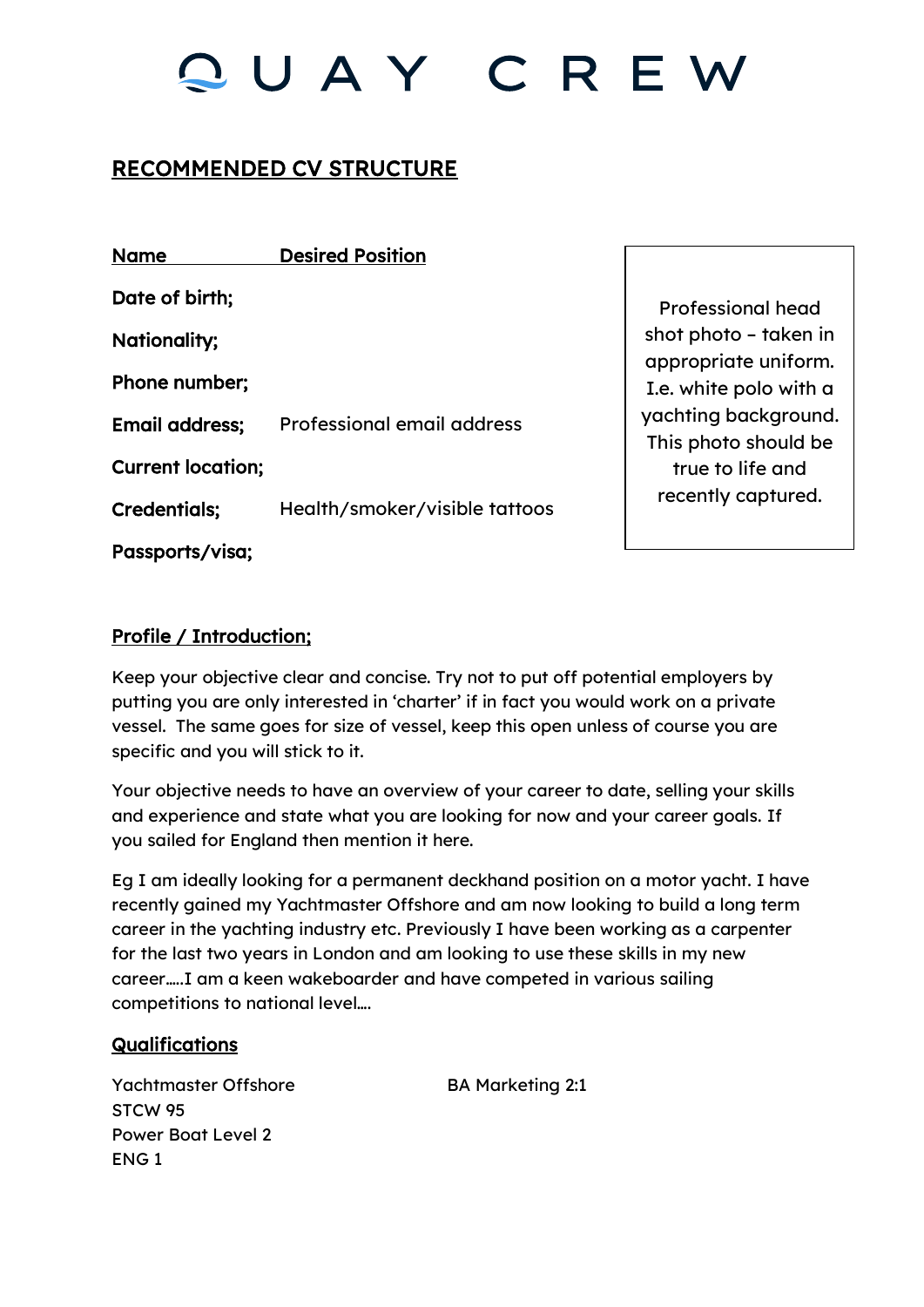Starting with your highest ticket held, list these. Keep it simple, you don't need to list all components/modules if you have a CoC.

### Career History in Yachting

Starting with your most recent, for example;

#### MY ? Deckhand Jan 2012-Jan 2013

On MY ? for 1 year. This was a heavy charter yacht and I was on board for a Mediterranean and Caribbean season.

- Driving of 6m Jet tender and a 5m prop tender
- Painting of ……etc
- Etc etc…..

Keep this in bold and separated so it is easy to see at a glance. Ensure all your experiences that follow are identically laid out. Attention to detail in your CV is crucial!

Below write a brief paragraph/bullet point responsibilities on board. This should be accurate. Stay truthful to what you actually achieved on board but point out your strengths.

Your most recent experience should have the most detail. If you are a seasoned Chief Stew for example, your experiences from when you were a Junior Stew only needs a brief one line.

## Previous Career History

Virgin Airlines Air Hostess Mar 2009 – Dec 2011

This section can include anything else relevant to the yachting industry. Have you previously worked as a nanny or a watersports instructor etc...

If you are new to the industry and have no yachting experience, keep your other land based experience brief, making special attention to highlight anything relevant. This can be anything from accounting experience to carpentry skills.

### Hobbies, skills, interests etc

Keep it factual and try and avoid just putting socialising, seeing friends, going to restaurants etc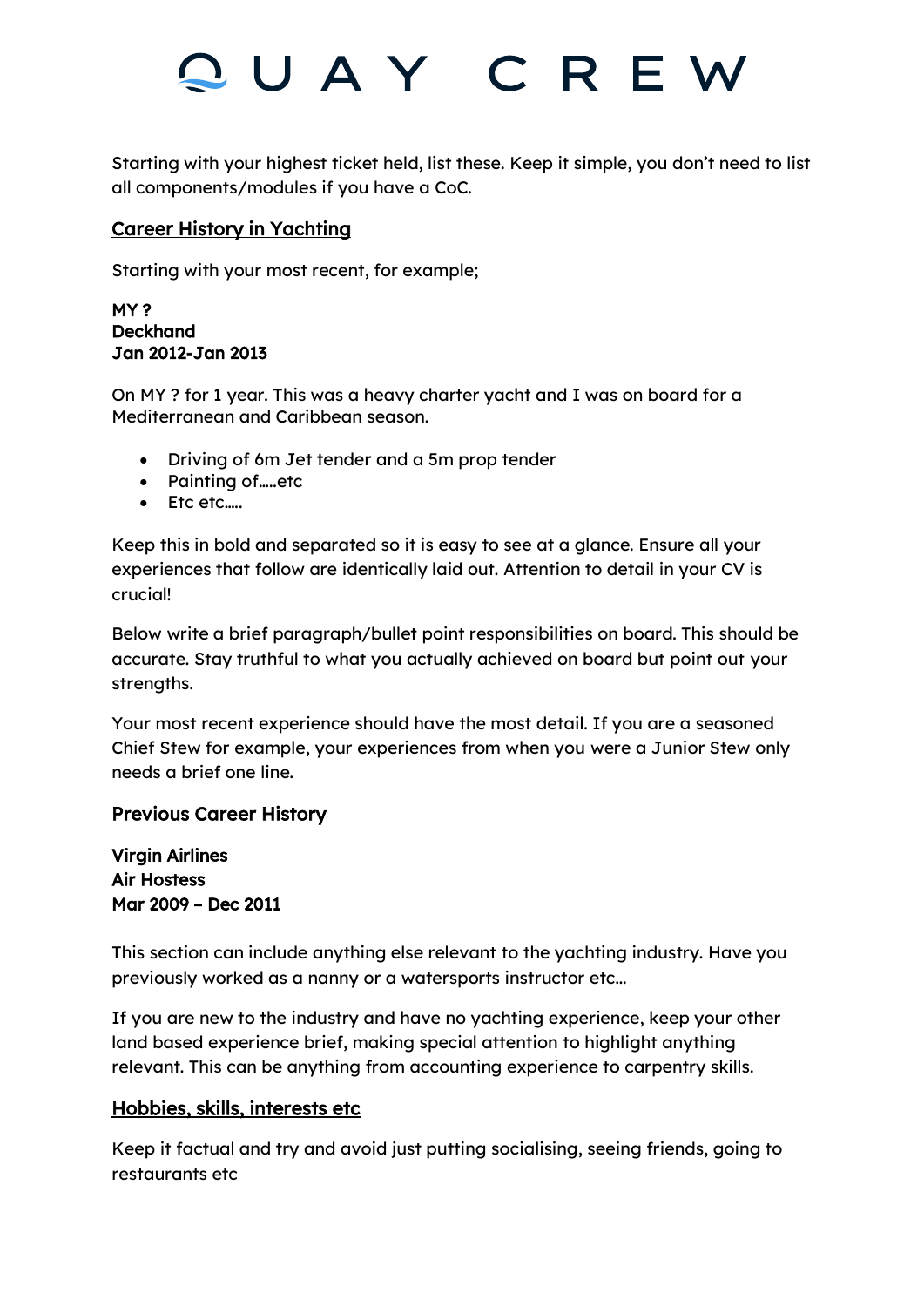### References;

Most recent first, try and give as much information as possible. Name, job title and name of yacht / company it is for and phone number & email addresses

### NOTES;

Keep your CV simple. Black and white (bar your photo).

Make sure your photo isn't too memory heavy.

Clearly state what you can do in your Career History. Don't assume people will know what your skills are.

Keep everything well spaced and easy to read.

This isn't a definitive example of how a CV must be set out. You can lay it out differently, call the different sections different titles etc. It is up to you. This is just some ideas to give you some structure to work with.

MAKE SURE YOU SPELL CHECK! The yachting industry is all about attention to detail. It is so important your CV reflects this too.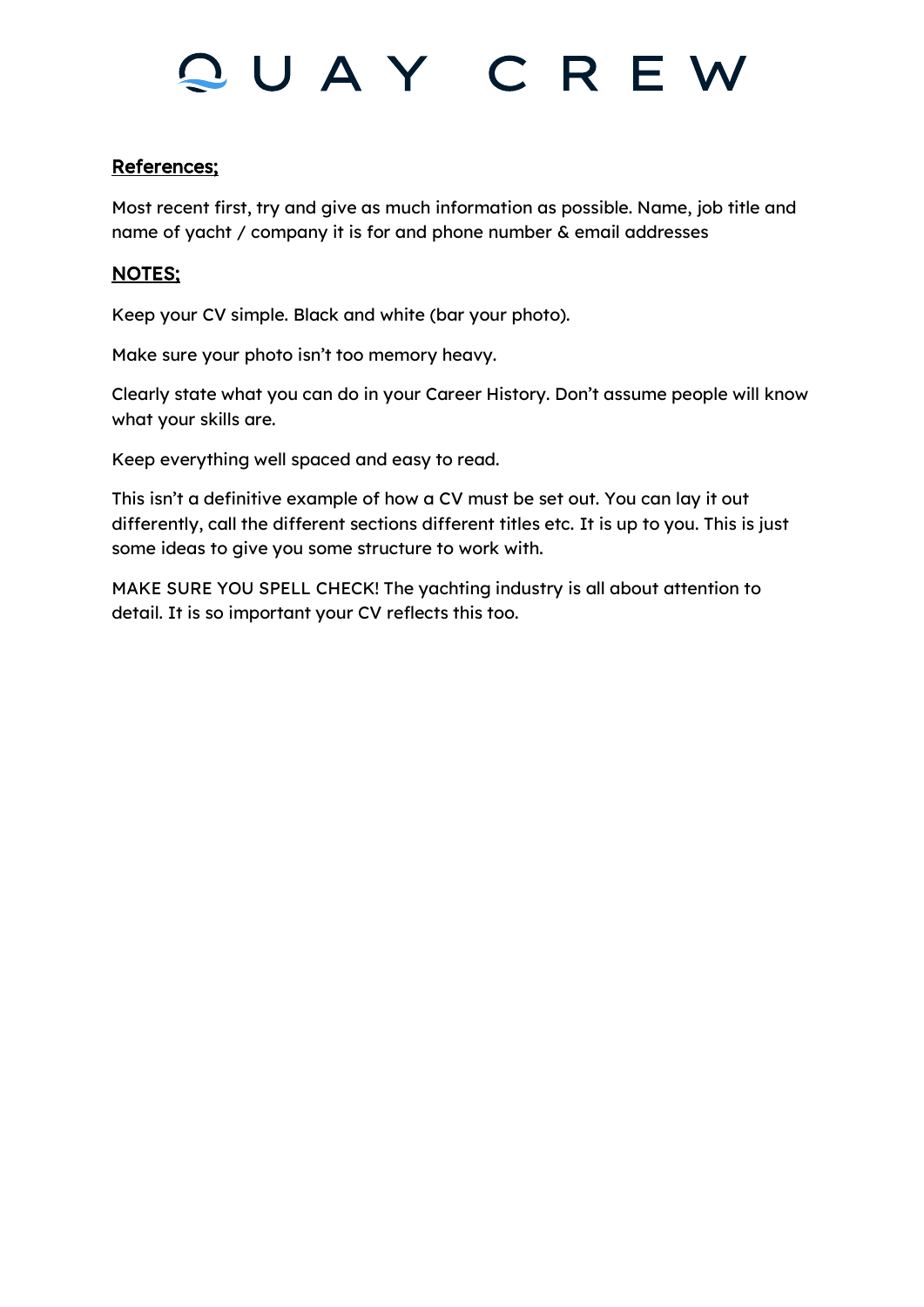# EXAMPLE CV

| <b>Rebecca Walsh</b>  | <b>Chief Stewardess</b>       |  |
|-----------------------|-------------------------------|--|
| Name;                 | <b>Rebecca Anne Walsh</b>     |  |
| Date of birth;        | 26/03/1983                    |  |
| Nationality;          | <b>British</b>                |  |
| Phone number;         | 0044 123 456 789              |  |
| <b>Email address;</b> | beckywalsh@emailaddress.com   |  |
| <b>Credentials;</b>   | Perfect health,               |  |
|                       | Non-smoker, no tattoos        |  |
| Passports/visa;       | British passport & B1/B2 Visa |  |

Professional head shot photo – taken in appropriate uniform. I.e. white polo with a yachting background. This photo should be true to life and recently captured.

### Licenses/Tickets;

| <b>Basic STCW 95</b>               | - Antibes 2009     |
|------------------------------------|--------------------|
| ENG1                               | - expires May 2015 |
| WSET Advanced                      | - Antibes 2012     |
| Silver Service cert - Antibes 2010 |                    |
| <b>PADI</b>                        | - Thailand 2007    |

### Objective;

Having recently spent the past 2 years on board a 45m MY as Chief Stewardess, i am now looking to progress my career and join a larger yacht in the capacity of Chief Stew/Purser. I am open to private or charter but would prefer a yacht 55m+ and cruising Med/Caribbean although this is not essential.

By nature I am an excellent 'peoples person' with great communication skills. I really enjoy working as part of a team and feel I have the ability to work efficiently and enthusiastically under pressure. I'm outgoing, punctual, self motivated and patient.